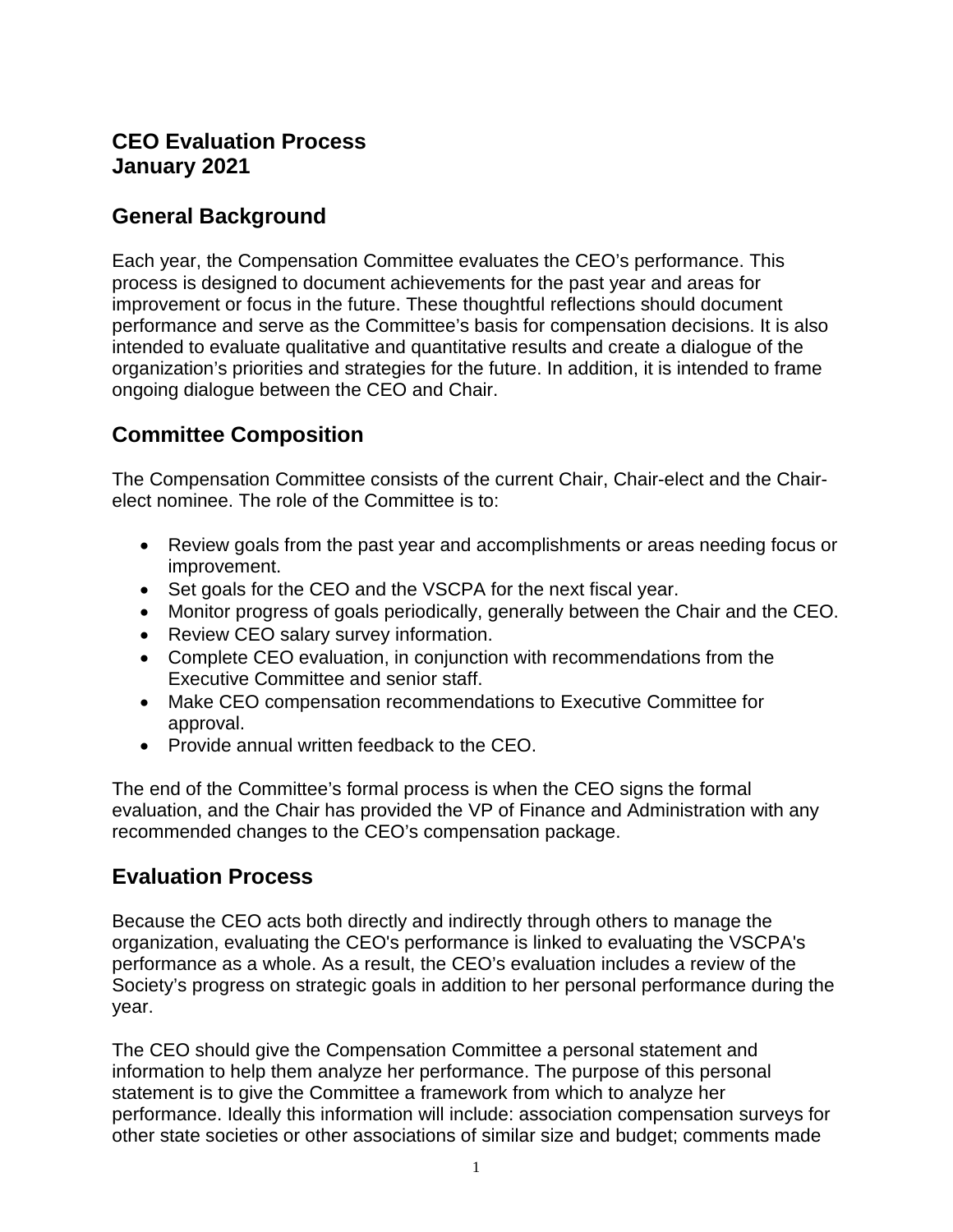by independent vendors who may have been hired to review any or all aspects of the society in any year; letters of commendation or recognition provided to the CEO over the course of the year from stakeholder groups, or otherwise. It is recommended that the CEO and the Chair meet and discuss progress over the course of the year and CEO to provide to the Chair any documents that she will want available for consideration.

Members of the Executive Committee and senior staff annually complete a feedback form on the CEO's performance. The Compensation Committee compiles the feedback into one evaluation and meets with the CEO to review the results and discuss her performance for the year. Upon completion of this meeting, the Compensation Committee makes a recommendation to the Executive Committee for any compensation adjustments and/or bonuses.

The Committee will assess the CEO on the following three areas:

- 1. Progress Toward Goals
- 2. Fulfillment of Core Job Functions
- 3. Demonstration of Leadership Competencies

# **Ongoing Evaluation Process**

The formal evaluation process is annual, identified in these procedures, which are intended for the Committee and the CEO to know what to do to accomplish this process. However, it is ideal for the evaluation to be part of ongoing private discussions during the year – when a change of focus may be needed. The goals set for the year should be based on the information the CEO and Committee have when they are adopted in February or March each year; but there should always be the option to change the goals and focus of the time and resources of the CEO during the year to align with changing needs and opportunities.

## **The Timeline and Process**

### **Executive Committee and Board of Directors Meetings**

• Throughout the year, the CEO and senior staff report information concerning the VSCPA budget, staff, regulatory issues, professional issues, and progress regarding annual goals.

### **January/February**

• Current Chair provides Executive Committee and senior staff the annual CEO evaluation feedback form to complete and return to the Chair.

### **February**